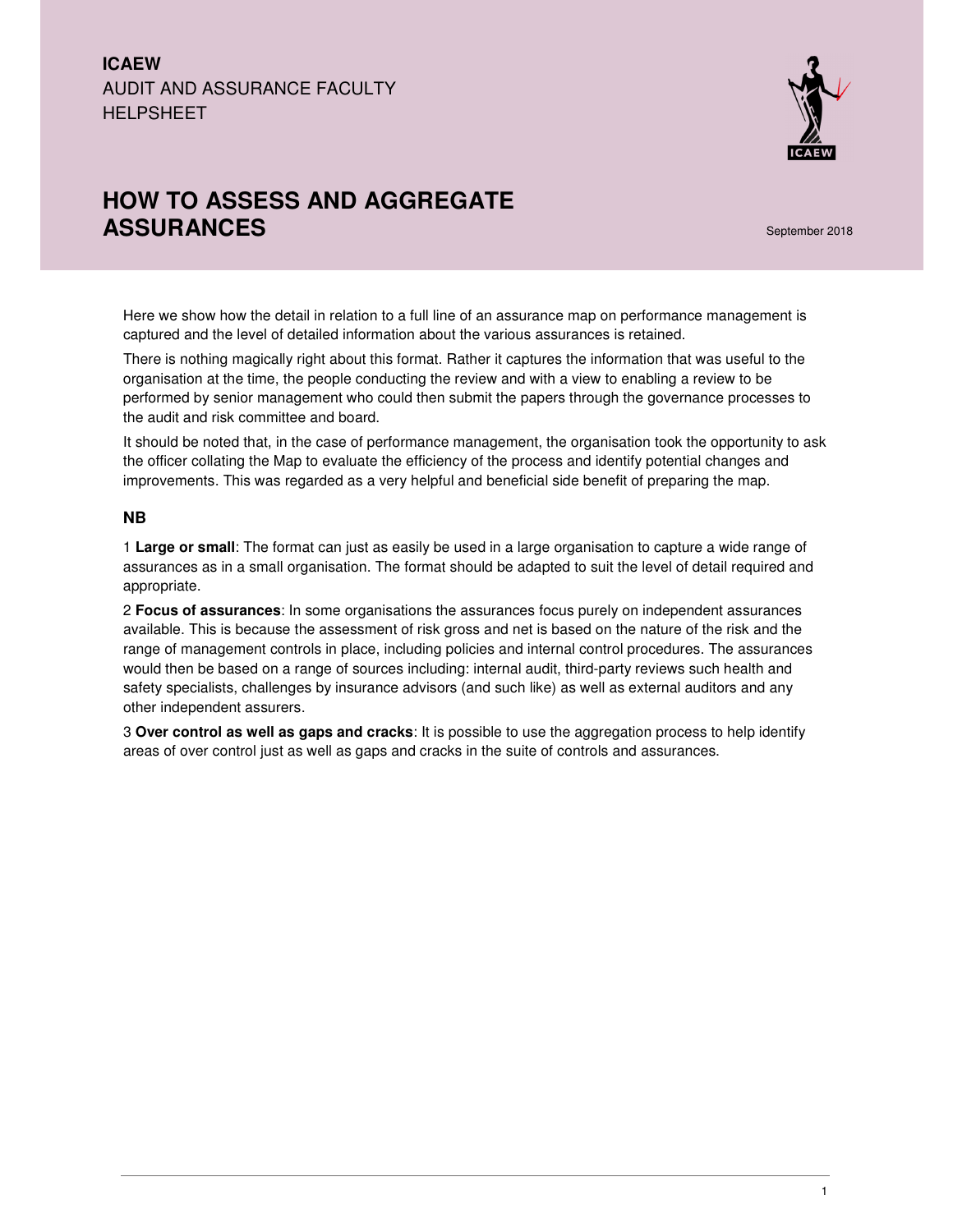## **PERFORMANCE MANAGEMENT – ASSURANCE ASSESSMENT**

### **AGGREGATING ASSURANCES EXAMPLE**

| <b>Expected controls</b>                    | <b>Actual controls</b>                                                                                                                                                                                                                                                                                                         | Evidence                                                                                            | <b>Assessment</b>                                                                                                                                                                                                                                   | <b>Action recommended</b>                                                                                                                                                                                                          |
|---------------------------------------------|--------------------------------------------------------------------------------------------------------------------------------------------------------------------------------------------------------------------------------------------------------------------------------------------------------------------------------|-----------------------------------------------------------------------------------------------------|-----------------------------------------------------------------------------------------------------------------------------------------------------------------------------------------------------------------------------------------------------|------------------------------------------------------------------------------------------------------------------------------------------------------------------------------------------------------------------------------------|
| First line of defence                       |                                                                                                                                                                                                                                                                                                                                |                                                                                                     |                                                                                                                                                                                                                                                     |                                                                                                                                                                                                                                    |
| Policy & process in place                   | Project management process outlines roles and<br>responsibilities                                                                                                                                                                                                                                                              | [url] to policy and practice                                                                        | High assurance                                                                                                                                                                                                                                      | N/a                                                                                                                                                                                                                                |
| Policy & process is clear and<br>understood | Comprehensive project management process<br>document covers expected activities and expected<br>outputs from project initiation, project execution and<br>project closedown. Documentation is comprehensive<br>and clear:<br>• Project planning [url]<br>• Change control [url]<br>• Reporting [url]<br>• Lessons learnt [url] | Sample checks on PID, change<br>request, reporting and lessons<br>learnt reports. Examples attached | Medium assurance – review of<br>project management processes has<br>identified overlaps between the<br>work of programme board and<br>management, some gaps in<br>reporting and communication and<br>some opportunities to rationalise<br>processes | The project management<br>process should be reviewed to<br>ensure that it allows for<br>flexibility to deliver business<br>critical outcomes, while<br>maintaining control and<br>evidence of project and<br>programme management* |
|                                             | Business planning associate provides training,<br>guidance and reviews for projects                                                                                                                                                                                                                                            | Review of PM approach in 2017<br>and 2018                                                           |                                                                                                                                                                                                                                                     |                                                                                                                                                                                                                                    |
|                                             | Non-project work programmes co-ordinated by a<br>named individual (research, statutory decisions,<br>watching briefs investigations and relationship<br>management): [url] to supporting documentation                                                                                                                         | Sample checks                                                                                       |                                                                                                                                                                                                                                                     |                                                                                                                                                                                                                                    |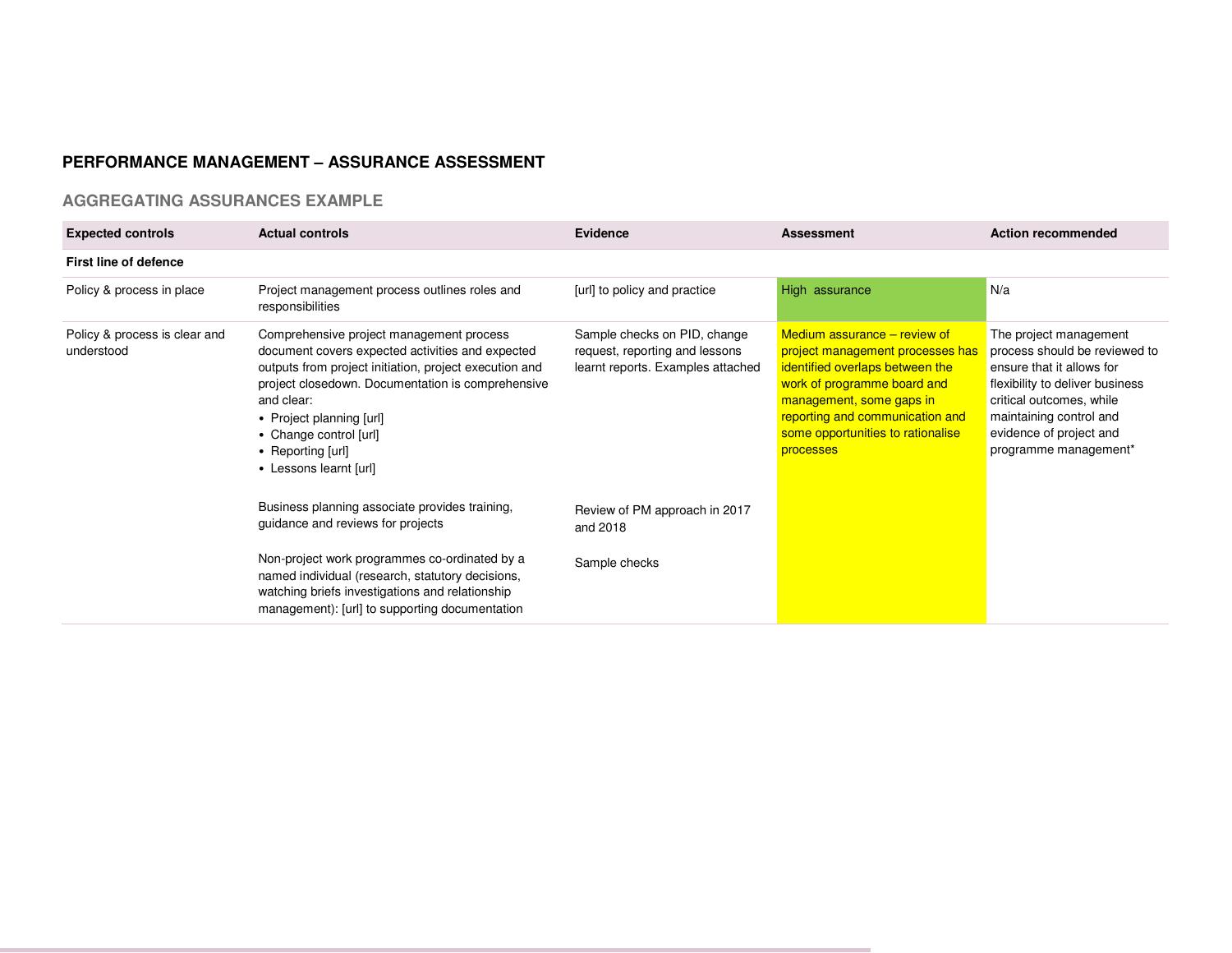| <b>Expected controls</b>                                    | <b>Actual controls</b>                                                                                                                                                                                                                                                                        | <b>Evidence</b>                                                                  | <b>Assessment</b>                                                                                                             | <b>Action recommended</b>                                                                                                                                                                             |
|-------------------------------------------------------------|-----------------------------------------------------------------------------------------------------------------------------------------------------------------------------------------------------------------------------------------------------------------------------------------------|----------------------------------------------------------------------------------|-------------------------------------------------------------------------------------------------------------------------------|-------------------------------------------------------------------------------------------------------------------------------------------------------------------------------------------------------|
| Overview ensures that policy &<br>process is being followed | Programme Board oversees business plan project and<br>non-project work monthly                                                                                                                                                                                                                | Samples of PB notes and agendas<br>attached                                      | Medium assurance - review of<br><b>Project Board has identified some</b><br>gaps in reporting and<br>communicating assessment | The programme board should<br>evidence it's work for the senior<br>leadership team and there<br>should be a clear feedback<br>loop between senior leadership<br>team decisions and programme<br>board |
| <b>Second line</b>                                          |                                                                                                                                                                                                                                                                                               |                                                                                  |                                                                                                                               |                                                                                                                                                                                                       |
| Risk management process                                     | Quarterly review of project and non-project risk<br>registers at Programme Board and significant project<br>and programme risks are elevated to the corporate risk<br>register<br>Risk management strategy [url] stipulates senior<br>leadership team reviews corporate risk register monthly | Sample risk registers from quarterly<br>meetings<br>Senior leadership team notes | High assurance - review of<br>programme board                                                                                 | N/a                                                                                                                                                                                                   |
| Senior management control                                   | BPA reports PHR/PB discussions to CEO (Programme<br>board report (PBR)) and are copied to senior leadership<br>team/board members                                                                                                                                                             | Quarterly report to CEO                                                          | Medium assurance - improvement<br>opportunities - PHR report &<br>quarterly monitoring reporting<br>assessment                | A clear audit trail from<br>discussions at PB to senior<br>leadership team and Board<br>oversight.<br>Outcomes and impact in<br>performance reporting should<br>be demonstrated                       |
| Board oversight                                             | ARAC receive quarterly risk register updates                                                                                                                                                                                                                                                  | <b>ARAC</b> minutes                                                              | High assurance $-$ see quarterly<br>reporting review                                                                          | N/a                                                                                                                                                                                                   |
|                                                             |                                                                                                                                                                                                                                                                                               | <b>ARAC</b> reports                                                              |                                                                                                                               |                                                                                                                                                                                                       |